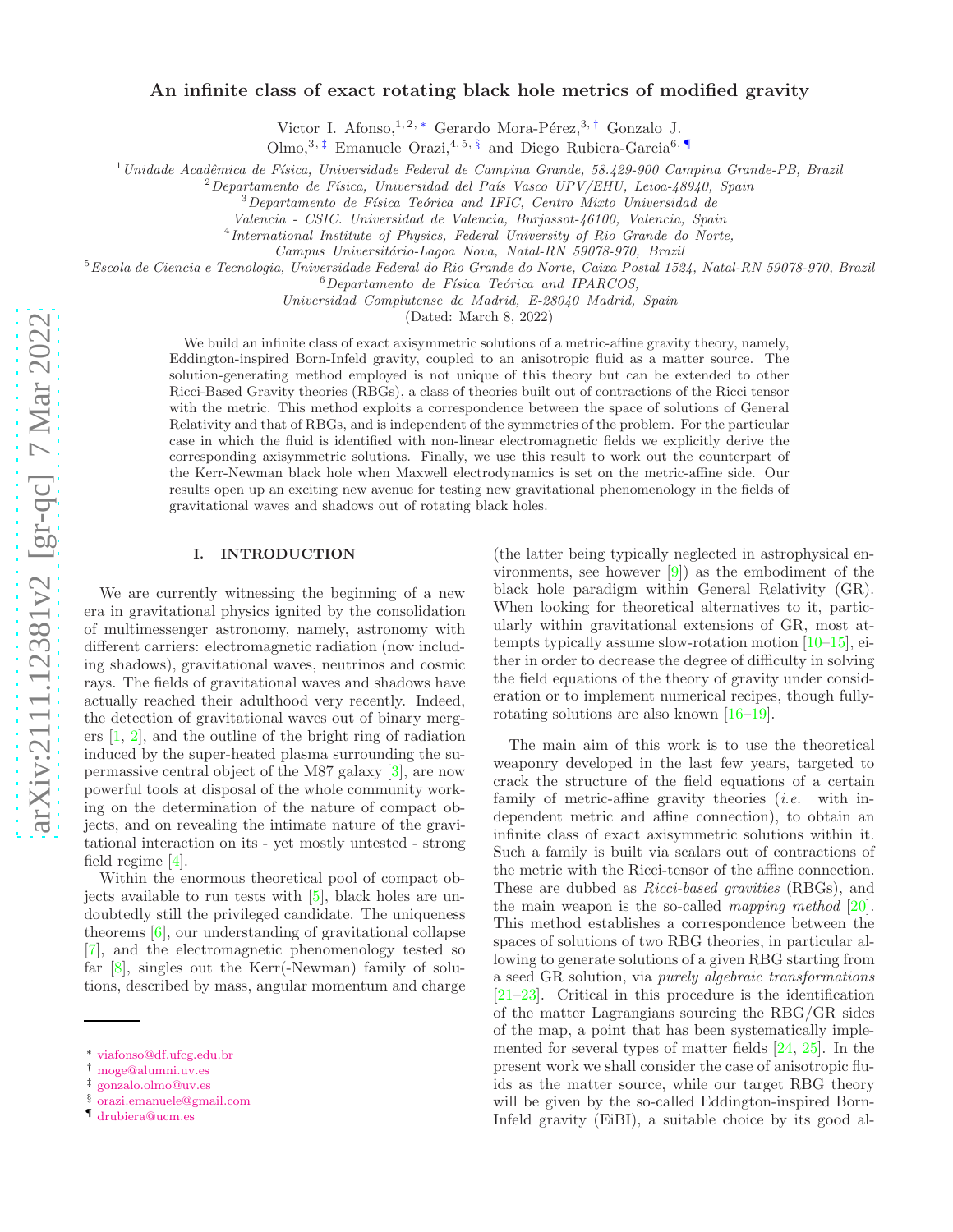gebraic properties as well as by its many applications in astrophysics and cosmology [\[26\]](#page-6-14). By considering the case of non-linear electrodynamics formulated as anisotropic fluids, our main result will be the finding of the counterpart of the Kerr-Newman solution in EiBI gravity coupled to a Maxwell field. The potential applications of this novel result in the fields of gravitational waves and shadows will also be discussed.

## II. THE TWO FRAMES OF RBGS AND THE MAPPING METHOD

RBGs are built as contractions of the space-time metric  $g_{\mu\nu}$  with the (symmetric) part of the Ricci tensor of an independent connection,  $R_{\mu\nu}(\Gamma)$ , via traces of powers of the object  $M^{\mu}{}_{\nu} \equiv g^{\mu\alpha} R_{\alpha\nu}$ . The symmetric Ricci requirement is (mostly) imposed in order to guarantee projective invariance, which safeguards the theory against ghost-like instabilities and trivialises the role of torsion [\[27](#page-6-15)[–29\]](#page-6-16). The corresponding action is written as

<span id="page-1-0"></span>
$$
S_{RBG} = \frac{1}{2\kappa^2} \int d^4x \sqrt{-\det(g)} \mathcal{L}_G(g_{\mu\nu}, R_{(\mu\nu)}(\Gamma)) + S_m(g_{\mu\nu}, \psi_m) , \qquad (1)
$$

where  $\kappa^2$  is Newton's constant in suitable units, the gravitational Lagrangian  $\mathcal{L}_G$  is built with scalars out of the  $M^{\mu}{}_{\nu}$  object above, while the matter sector implements a minimal coupling with a set of matter fields  $\psi_m$  via  $S_m = \int d^4x \sqrt{-\det(g)} \mathcal{L}_m(g_{\mu\nu}, \psi_m)$ . The field equations for the action [\(1\)](#page-1-0) are obtained by independent variation with respect to the metric and the connection (metricaffine or Palatini formalism), and can be conveniently rewritten in an Einstein-frame representation of the form (see [\[20\]](#page-6-9) for details)

<span id="page-1-1"></span>
$$
G^{\mu}{}_{\nu}(q) = \tilde{T}^{\mu}{}_{\nu}(q) , \qquad (2)
$$

via the introduction of a new metric  $q_{\mu\nu}$ , which is compatible with the independent connection (*i.e.*  $\Gamma$  is Levi-Civita of  $q$ ), and is related to the space-time metric through the algebraic relation

<span id="page-1-3"></span>
$$
q_{\mu\nu} = g_{\mu\alpha} \Omega^{\alpha}{}_{\nu} , \qquad (3)
$$

where the *deformation matrix*  $\Omega^{\mu}{}_{\nu}$  depends on the RBG theory chosen, but can always be written on-shell as a function of the matter fields (and likely the space-time metric  $g_{\mu\nu}$  too). The energy-momentum tensor appearing in [\(2\)](#page-1-1) is given by

<span id="page-1-2"></span>
$$
\tilde{T}^{\mu}{}_{\nu}(q) = \frac{1}{|\Omega|^{1/2}} \left( T^{\mu}{}_{\nu}(q) - \delta^{\mu}_{\nu} \left( \mathcal{L}_G(g, \psi_m) + \frac{T(g)}{2} \right) \right)
$$
\n(4)

where  $T_{\mu\nu}(g) = \frac{-2}{\sqrt{-\det(g)}}$  $\frac{\delta S_m}{\delta g^{\mu\nu}}$  is the usual energymomentum tensor, while vertical bars denote a determinant. Provided that all *q*-dependencies in the right-hand side of Eq.[\(4\)](#page-1-2) can be systematically replaced by their q-counterparts using [\(3\)](#page-1-3), this provides not only a relation between the matter and gravitational sectors of two RBG theories, but also between their spaces of solutions. Since GR belongs to the RBG family via the trivial choice  $\mathcal{L}_G = \text{tr}(M^{\mu}{}_{\nu}),$  the main attractiveness of this procedure lies on the possibility of mapping known solutions of GR into any other RBG of interest.

For the sake of this work let us implement the idea above for the case of anisotropic fluid matter sources, which covers many cases of physical interest, such as (obviously) perfect fluids as well as scalar and electromagnetic fields. Its energy-momentum tensor (in the RBG frame) is written as

<span id="page-1-5"></span>
$$
T^{\mu}{}_{\nu}(g) = (\rho + p_{\perp})u^{\mu}u_{\nu} + p_{\perp}\delta^{\mu}_{\nu} + (p_r - p_{\perp})\chi^{\mu}\chi_{\nu} , (5)
$$

with (mutually orthogonal) unit time-like,  $g^{\mu\nu}u_{\mu}u_{\nu}$  =  $-1$ , and space-like,  $g^{\mu\nu}\chi_{\mu}\chi_{\nu} = 1$ , vectors while  $\{\rho, p_r, p_\perp\}$  are the energy density, radial pressure, and tangential pressure, respectively. Similarly, one can introduce a formally analogous energy-momentum tensor in the Einstein frame as

$$
\tilde{T}^{\mu}{}_{\nu}(q) = (\rho^q + p^q_{\perp})v^{\mu}v_{\nu} + p^q_{\perp}\delta^{\mu}_{\nu} + (p^q_{r} - p^q_{\perp})\xi^{\mu}\xi_{\nu} , \quad (6)
$$

with new time-like,  $q^{\mu\nu}v_{\mu}v_{\nu} = -1$ , and space-like,  $q^{\mu\nu}\xi_{\mu}\xi_{\nu} = 1$ , vectors and fluid's functions  $\{\rho^q, p^q, p^q\}$ . Using Eq.[\(4\)](#page-1-2) and the identifications  $u^{\mu}u_{\nu} = v^{\mu}v_{\nu}$  and  $\chi^{\mu}\chi_{\nu} = \xi^{\mu}\xi_{\nu}$ , we find the relations between the functions on each frame as [\[20](#page-6-9)]

<span id="page-1-4"></span>
$$
p_{\perp}^{q} = \frac{1}{|\Omega|^{1/2}} \left( \frac{\rho - p_r}{2} - \mathcal{L}_G \right) \tag{7}
$$

$$
\rho^q + p_\perp^q = \frac{(\rho + p_\perp)}{|\Omega|^{1/2}}\tag{8}
$$

$$
p_r^q - p_\perp^q = \frac{(p_r - p_\perp)}{|\Omega|^{1/2}} \ . \tag{9}
$$

On the other hand, the deformation matrix itself can be written as an infinite power series of the energymomentum tensor (see [\[30](#page-6-17)] for details), which in the present case can be recast in terms of the fluid's functions (in the Einstein frame) as  $\Omega^{\mu}{}_{\nu} = \alpha \delta^{\mu}_{\nu} + \beta v^{\mu}v_{\nu} + \gamma \xi^{\mu}\xi_{\nu}$ , with  $\{\alpha, \beta, \gamma\}$  being model-dependent functions. Therefore, the mapping equations  $(7)-(9)$  $(7)-(9)$  provide a relation between the functions characterizing the fluid on each frame. This allows one to reconstruct the corresponding matter Lagrangians yielding them, while the fundamental relation [\(3\)](#page-1-3) maps the corresponding metric solutions of each frame. Thus, once we choose a specific RBG theory and some matter field content represented by an anisotropic fluid, this procedure allows us to map any specific solution of interest of such an RBG to a solution of any other RBG, in particular, GR itself. This is so because the mapping holds true irrespective of any symmetries of the background metric; in other words, it maps the entire spaces of solutions of  $\text{GR}+\mathcal{L}_m(\psi_m, q)$ and a given  $\text{RBG+}\mathcal{L}_m(\psi_m, g)$ .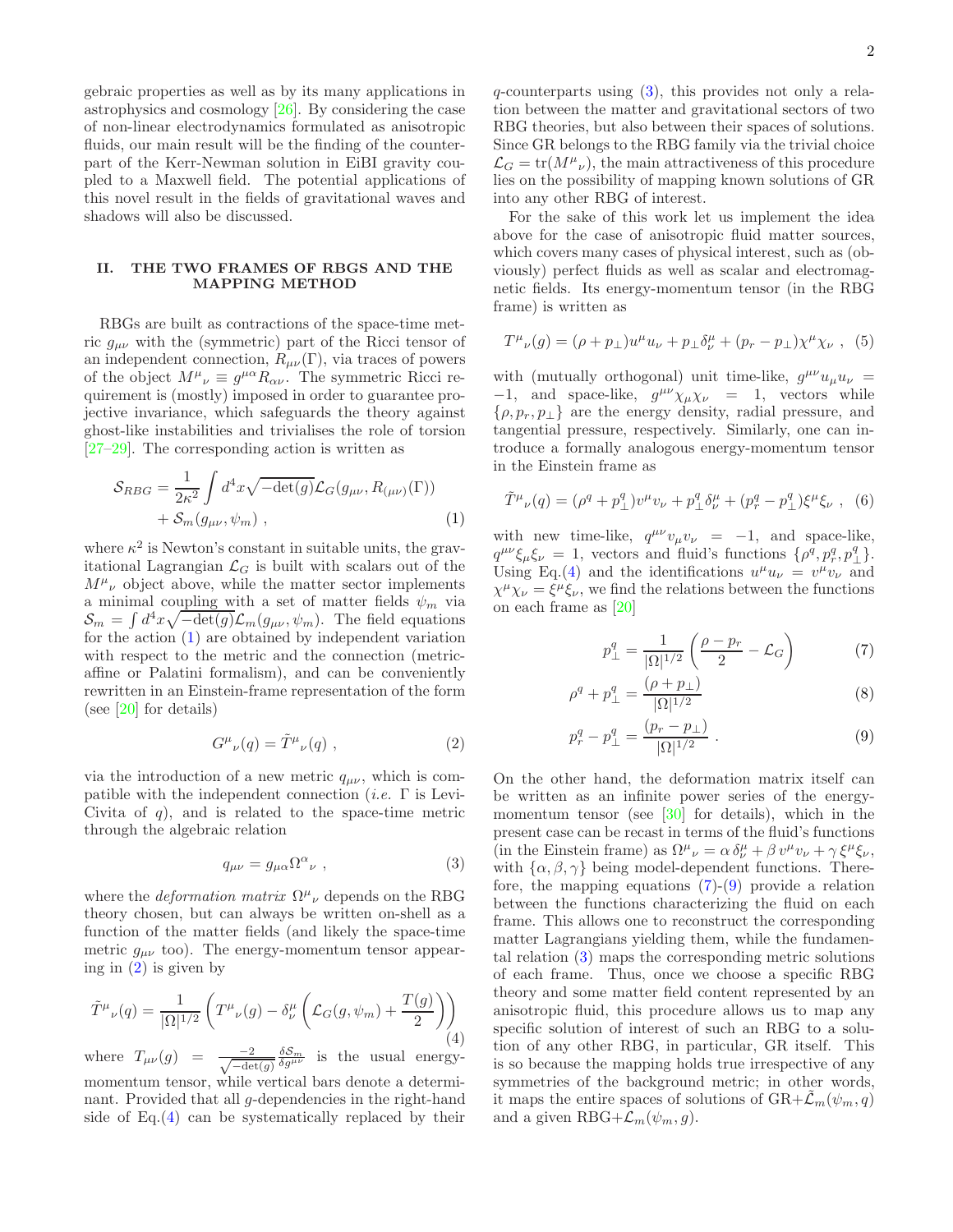Among the pool of RBG theories, the so-called Eddington-inspired Born-Infeld gravity (EiBI) is particularly amiable for calculations. Indeed, in this case the shape of the deformation matrix is given by the simple algebraic relation (see [\[26](#page-6-14)] for details)

<span id="page-2-0"></span>
$$
|\Omega|^{1/2} (\Omega^{-1})^{\mu}{}_{\nu} = \lambda \delta^{\mu}_{\nu} - \epsilon \kappa^2 T^{\mu}{}_{\nu} , \qquad (10)
$$

where  $\lambda$  is a constant related to the asymptotic character of the solutions (from now on we set  $\lambda = 1$  for asymptotic flatness), while the length-squared parameter  $\epsilon$  encodes the deviations from GR, such that the EiBI Lagrangian density, which can be expressed as  $\mathcal{L}_G = \frac{|\Omega|^{1/2}-1}{\epsilon \kappa^2}$ , recovers the Einstein-Hilbert one in the limit  $|R_{\mu\nu}| \ll \epsilon^{-1}$ . Combining  $(10)$  with the set of mapping equations  $(7)$ - $(9)$ , and using the energy-momentum tensor  $(5)$ , the fundamental relation [\(3\)](#page-1-3) allows us to write the space-time metric under the compact form

<span id="page-2-3"></span>
$$
g_{\mu\nu} = \left(1 - \frac{\epsilon \kappa^2 (\rho^q - p_r^q)}{2}\right) q_{\mu\nu} - \epsilon \kappa^2 \left[ (\rho^q + p_\perp^q) v_\mu v_\nu + (p_r^q - p_\perp^q) \xi_\mu \xi_\nu \right] , \quad (11)
$$

where the right-hand side only involves variables of the Einstein frame solution. Therefore, given a seed solution obtained within GR, *i.e.*, a  $q_{\mu\nu}$  metric plus a fluid configuration  $\{ \rho^q, p^q_\perp, p^q_\perp \}$  supporting it, the above equation provides the corresponding RBG solution. In what follows we shall particularize this formalism to the case of axially symmetric solutions.

### III. ROTATING BLACK HOLES

Consider the general parametrization of a static, spherically symmetric metric as

<span id="page-2-1"></span>
$$
ds_q^2 = -f(r)dt^2 + \frac{dr^2}{f(r)} + h(r)d\Omega^2 ,
$$
 (12)

where  $d\Omega^2 = d\theta^2 + r^2 \sin^2 \theta d\phi^2$ . For the sake of the present work we shall fix the radial function as  $h(r) = r^2$ , so that the line element above, assumed to arise as a solution of GR coupled to some matter source, is characterized by a single function  $f(r)$ . In several works of recent years, the Janis-Newman algorithm (see [\[31](#page-6-18)] for a review) has been employed to arrive at the axisymmetric counterpart of [\(12\)](#page-2-1). In Boyer-Lindquist coordinates, its line element is written as (see [\[32](#page-6-19)[–34\]](#page-6-20) for details on this solution)

<span id="page-2-2"></span>
$$
ds_q^2 = -\left(1 - \frac{2\eta r}{\Sigma}\right)dt^2 + \frac{\Sigma}{\Delta}dr^2 - 2a\sin^2\theta \frac{2\eta r}{\Sigma}dt d\phi
$$

$$
+ \Sigma d\theta^2 + \frac{\sin^2\theta}{\Sigma} \left[ (r^2 + a^2)^2 - a^2\Delta\sin^2\theta \right] d\phi^2 \quad (13)
$$

with the following definitions:

<span id="page-2-8"></span>
$$
\Sigma = r^2 + a^2 \cos^2 \theta,\tag{14}
$$

$$
2\eta = r(1 - f),\tag{15}
$$

$$
\Delta = r^2 f + a^2 = r^2 - 2\eta r + a^2 \,, \tag{16}
$$

where  $a = J/M$  is the spin parameter, with  $0 < a \leq 1$ and bounded from above by the extremality condition  $M = J$ . The Kerr-Newman solution belongs to this family under the choice  $f(r) = 1 - \frac{2M}{r} + \frac{Q^2}{r^2}$ , with M the ADM mass of the space-time and  $\dot{Q}$  the electric charge.

Due to its rather general character, the line element [\(13\)](#page-2-2) will be our seed metric  $q_{\mu\nu}$  in order to generate our infinite set of axisymmetric solutions of EiBI gravity. Assuming motion in the  $\phi$  direction, the unit timelike vector of the fluid sourcing [\(13\)](#page-2-2) can be written as  $v^{\mu} = (v^t, 0, 0, v^{\phi}),$  with the angular part typically written as  $v^{\phi} = \omega v^t$ , where  $\omega \equiv d\phi/dt$  is the angular velocity of the fluid. In order to fix these functions  $v^t$  and  $\omega$ , we introduce an orthornormal basis  $e_{\alpha}^{(\mu)}$  given by the socalled Carter tetrad, whose components take the form [\[35\]](#page-6-21)

$$
e_t^{(\mu)} = \frac{1}{\sqrt{\Sigma\Delta}} (r^2 + a^2, 0, 0, a); \qquad e_r^{(\mu)} = \sqrt{\frac{\Delta}{\Sigma}} (0, 1, 0, 0)
$$
  

$$
e_\theta^{(\mu)} = \frac{1}{\sqrt{\Sigma}} (0, 0, 1, 0); \qquad e_\phi^{(\mu)} = \frac{-1}{\sqrt{\Sigma}\sin\theta} (a\sin^2\theta, 0, 0, 1)
$$

From the definition  $q^{\mu\nu}v_{\mu}v_{\nu} = -1$  this allows one to identify  $v^t = \frac{r^2 + a^2}{\sqrt{\Sigma \Delta}}$  and  $\omega = \frac{a}{r^2 + a^2}$ , which implies that the expression of the angular velocity is completely general for every fluid able to support the metric [\(13\)](#page-2-2). Similarly, the unit space-like vector,  $q^{\mu\nu}\xi_{\mu}\xi_{\nu} = 1$ , is given by  $\xi^{\mu} = (0, \frac{1}{\sqrt{q_{rr}}}, 0, 0) = \frac{\Delta}{\Sigma}(0, 1, 0, 0)$ . Next, by lowering the indices with the metric [\(13\)](#page-2-2) and after some algebra one gets the expressions

<span id="page-2-4"></span>
$$
v_{\mu} = \sqrt{\frac{\Delta}{\Sigma}} (-1, 0, 0, a \sin^2 \theta) ; \quad \xi_{\mu} = \sqrt{\frac{\Sigma}{\Delta}} (0, 1, 0, 0) .
$$
\n(17)

Therefore, the axially symmetric EiBI metric can be found from the general expression  $(11)$  by writing it formally as

<span id="page-2-6"></span>
$$
g_{\mu\nu} = q_{\mu\nu} + \epsilon \kappa^2 h_{\mu\nu} \ , \qquad (18)
$$

where  $q_{\mu\nu}$  is the seed GR metric [\(13\)](#page-2-2), while the EiBIinduced correction  $h_{\mu\nu}$  is written as

<span id="page-2-5"></span>
$$
h_{\mu\nu} = -\left[\frac{1}{2}(\rho^q - p_r^q)q_{\mu\nu} + (\rho^q + p_\perp^q)v_\mu v_\nu + (p_r^q - p_\perp^q)\xi_\mu\xi_\nu\right] \tag{19}
$$

In this expression the unit vectors are those appearing in [\(17\)](#page-2-4), while the components of the energy-momentum tensor are found via projection on the Carter's tetrad above and comparison with the Einstein equations [\(2\)](#page-1-1). This yields the expressions

<span id="page-2-7"></span>
$$
\rho^q = -p_r^q = \frac{2\eta' r^2}{\kappa^2 \Sigma^2} \, ; \quad p_\perp^q = p_r^q - \frac{\eta'' r + 2\eta'}{\kappa^2 \Sigma} \, , \quad (20)
$$

where primes denote derivatives with respect to the radial coordinate r. Since both  $\rho^q$  and  $p^q_{\perp}$  are functions of such a coordinate, the above expressions allow, in principle, to write the tangential pressure as a function of the energy density, *i.e.*  $p_{\perp}^{q} = K(\rho^{q})$ . Then, the EiBI correction [\(19\)](#page-2-5) simplifies down to

$$
h_{\mu\nu} = -\left[\rho^q q_{\mu\nu} + (\rho^q + K(\rho^q))(v_\mu v_\nu - \xi_\mu \xi_\nu)\right] \tag{21}
$$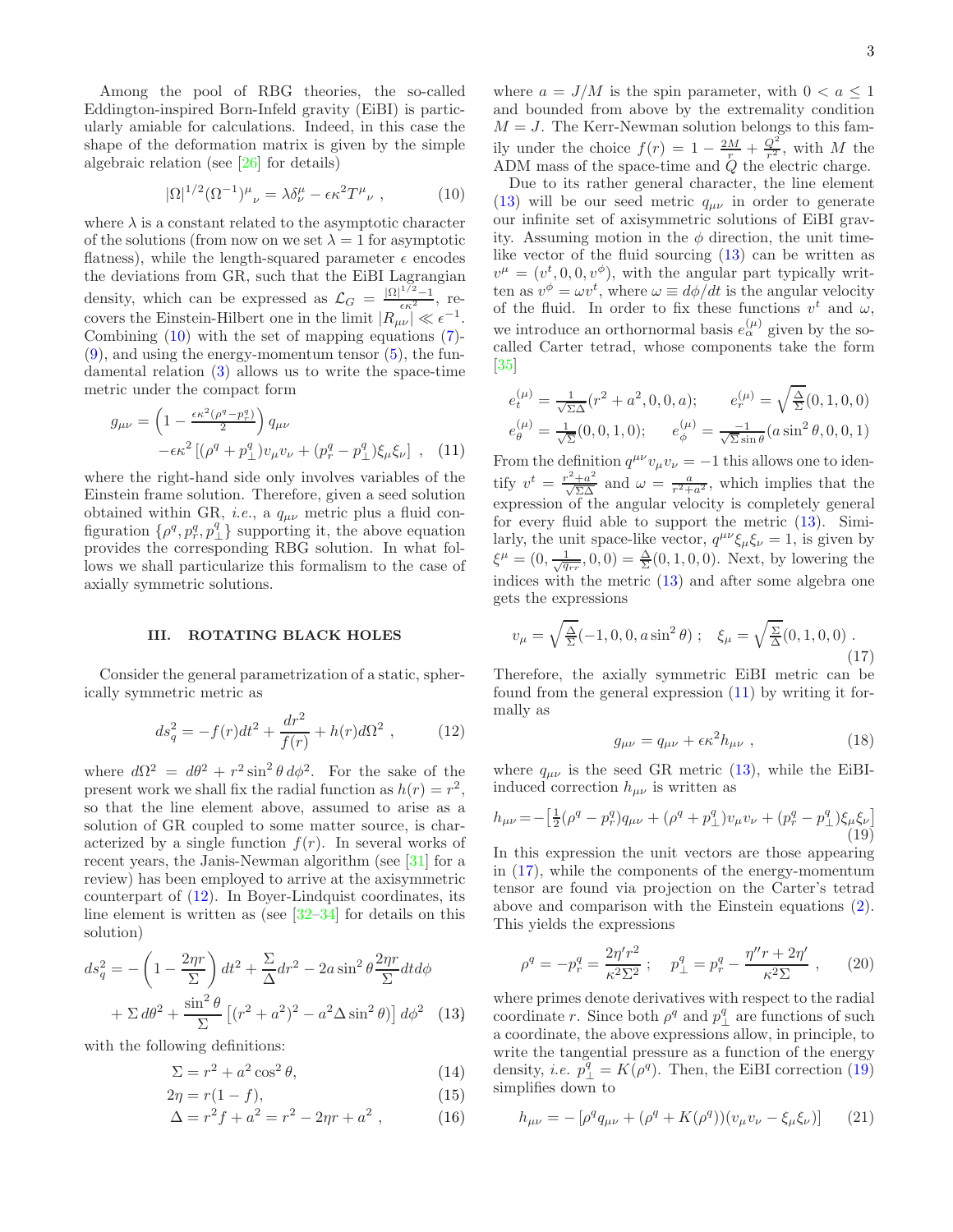Making explicit the unit vectors obtained in [\(17\)](#page-2-4), the components of this correction term can be computed as

<span id="page-3-6"></span>
$$
h_{tt} = -\frac{1}{\Sigma} (\rho^q a^2 \sin^2 \theta + K(\rho^q) \Delta)
$$
 (22)

$$
h_{rr} = \frac{\Sigma}{\Delta} K(\rho^q) \tag{23}
$$

$$
h_{\theta\theta} = -\Sigma \,\rho^q \tag{24}
$$

$$
h_{t\phi} = \frac{a\sin^2\theta}{\Sigma} \left( \rho^q (r^2 + a^2) + K(\rho^q) \Delta \right)
$$
 (25)

$$
h_{\phi\phi} = -\frac{\sin^2\theta}{\Sigma} \left( \rho^q (r^2 + a^2)^2 + a^2 \sin^2\theta K(\rho^q) \Delta \right) (26)
$$

Since the EiBI parameter is heavily constrained by astrophysical [\[36\]](#page-6-22), particle physics [\[30](#page-6-17), [37](#page-6-23)], and cosmological [\[38](#page-6-24)] observations, the metric [\(18\)](#page-2-6) will typically involve mild deviations with respect to the GR solutions at the near-horizon/photon sphere scale, at least for astrophysical-size black holes (and even smaller for supermassive ones), therefore posing a challenge for its observational detectability via gravitational waves and/or shadows. However, strong deviations will indeed appear as getting closer and closer to the innermost region of the solutions, where the EiBI-induced corrections can be the dominant contribution. This fact may give rise to causal and singularity structures remarkably different from those appearing in GR. Under the presence of horizons these modifications to the causal structure would be barely noticeable from the outside, while horizonless compact objects such as traversable wormholes, which could also arise out of these solutions (see e.g. [\[21,](#page-6-10) [39](#page-6-25)] for examples in the spherically symmetric case), would represent much better prospects from an observational point of view.

For further concreteness, we will focus on a specific class of anisotropic fluid matter sources - non-linear electrodynamics (NED) - for which the mapping procedure is remarkable simple, while at the same time allows to find physically relevant solutions. NEDs are given by Lagrangian densities that, in the Einstein frame, have the form<sup>[1](#page-3-0)</sup>  $\tilde{\mathcal{L}}_m = \tilde{\varphi}(Z)$ , with  $Z = -\frac{1}{2}F_{\mu\nu}F^{\mu\nu}$ , where  $F_{\mu\nu} = \partial_{\mu}A_{\nu} - \partial_{\nu}A_{\mu}$  is the field strength tensor of the vector potential  $A_{\mu}$ , and  $F^{\mu\nu} = q^{\mu\alpha} q^{\nu\beta} F_{\alpha\beta}$ . The corresponding field equations,  $\nabla_{\mu}(\sqrt{-q\tilde{\varphi}}_Z F^{\mu\nu}) = 0$ , allow to find  $Z = Z(\rho^q)$ , so one can see the relation  $p_\perp^q = K(\rho^q)$  as characterizing the particular NED model under consideration. Furthermore, the interest in these models comes from two different niceties of them.

Firstly, the solution for the (electrostatic) spherically symmetric problem for any NED of the form above within GR is known in exact closed form [\[40\]](#page-6-26):

<span id="page-3-4"></span>
$$
f(r) = 1 - \frac{2M}{r} - \frac{1}{r} \int_r^{\infty} R^2 T_0^0(R, Q) dR , \qquad (27)
$$

where  $T_0^0(r, Q) = \tilde{\varphi}(Z) - 2Z\tilde{\varphi}_Z$  is the temporal component of the energy-momentum tensor in such a spherically

symmetric scenario, in which the field invariant can be resolved as  $Z\tilde{\varphi}_Z^2 = Q^2/r^4$ . In such a case, the expressions [\(20\)](#page-2-7) of the rotating case turn into

<span id="page-3-5"></span>
$$
\rho^q = -p_r^q = -\frac{r^4 T_0^0}{\Sigma^2} \; ; \quad p_\perp^q = -\rho^q + \frac{4r^2 T_0^0 + r^3 (T_0^0)'}{2\Sigma} \; , \tag{28}
$$

which can be in turn interpreted as the energy density and pressures generated by an axially symmetric electromagnetic field with components  $A_{\mu} = (A_t, 0, 0, A_{\phi}).$ 

Secondly, the mapping equations  $(7)-(9)$  $(7)-(9)$  provide the correspondence of NEDs in the RBG and GR frames, where the former is characterized by a new function  $\mathcal{L}_m = \varphi(X)$ , with  $X = -\frac{1}{2}B_{\mu\nu}B^{\mu\nu}$ , where  $B_{\mu\nu} = F_{\mu\nu}$ but  $B^{\mu\nu} = g^{\mu\alpha} g^{\nu\beta} F_{\alpha\beta}$ , *i.e.*, its indices are raised with  $g^{\mu\nu}$  rather than with  $q^{\mu\nu}$ . The explicit shape of the correspondence was worked out in detail in [\[25\]](#page-6-13), finding the specific relation between the NEDs on each frame. Therefore, once one defines the target NED in the RBG (or GR) frame, it is an entertaining algebraic gymnastics to find its counterpart on the other frame. We can now use this powerful result in order to work out the counterpart of the Kerr-Newman black hole within EiBI gravity. This involves the coupling of EiBI to Maxwell electrodynamics in such a way that, according to the results of [\[25\]](#page-6-13), the corresponding NED on the GR side is given by (again we restrict ourselves to purely electric fields):

<span id="page-3-3"></span>
$$
\varphi(X) = 2\beta^2 \left( 1 - \sqrt{1 - \frac{X}{\beta^2}} \right) ,\qquad (29)
$$

with the identification of constants

<span id="page-3-2"></span>
$$
\beta^2 = -\frac{1}{2\epsilon\kappa^2} \,. \tag{30}
$$

This is actually the celebrated Born-Infeld (BI) electro-dynamics<sup>[2](#page-3-1)</sup>, provided that we stick to the identification between the BI parameter  $\beta$  and the EiBI one in the branch  $\epsilon$  < 0, as forced by [\(30\)](#page-3-2). As is well known, for electrostatic, spherically symmetric solutions, the BI electrodynamics yields a field invariant  $X = \frac{\beta^2 Q^2}{\beta^2 r^4 + Q^2}$  allowing to remove the divergence due to the self-energy of the electron, but not the central black hole singularity when coupled to GR, see e.g. [\[40](#page-6-26)]. However, when moving to the solutions of its EiBI gravity  $+$  Maxwell counterpart (in the non-rotating regime), which were discussed in detail in [\[41](#page-6-27)], one finds the geodesic completeness and singularity-free character of the corresponding space-times [\[42](#page-6-28)].

<span id="page-3-0"></span> $<sup>1</sup>$  Here we neglect magnetic fields for simplicity, though the whole</sup> mapping procedure works equally fine should we have included them.

<span id="page-3-1"></span><sup>2</sup> Should one have considered magnetic fields, not only X and Z would have picked a term on them, but also the field invariant associated to the field strength dual  $B^*_{\mu\nu} = -\frac{1}{2} \epsilon_{\mu\nu\alpha\beta} B^{\alpha\beta}$  would pop up in this expression under the desired BI form in [\(29\)](#page-3-3). Therefore, this correspondence is exact for all electromagnetic configurations. See [\[25](#page-6-13)] for details.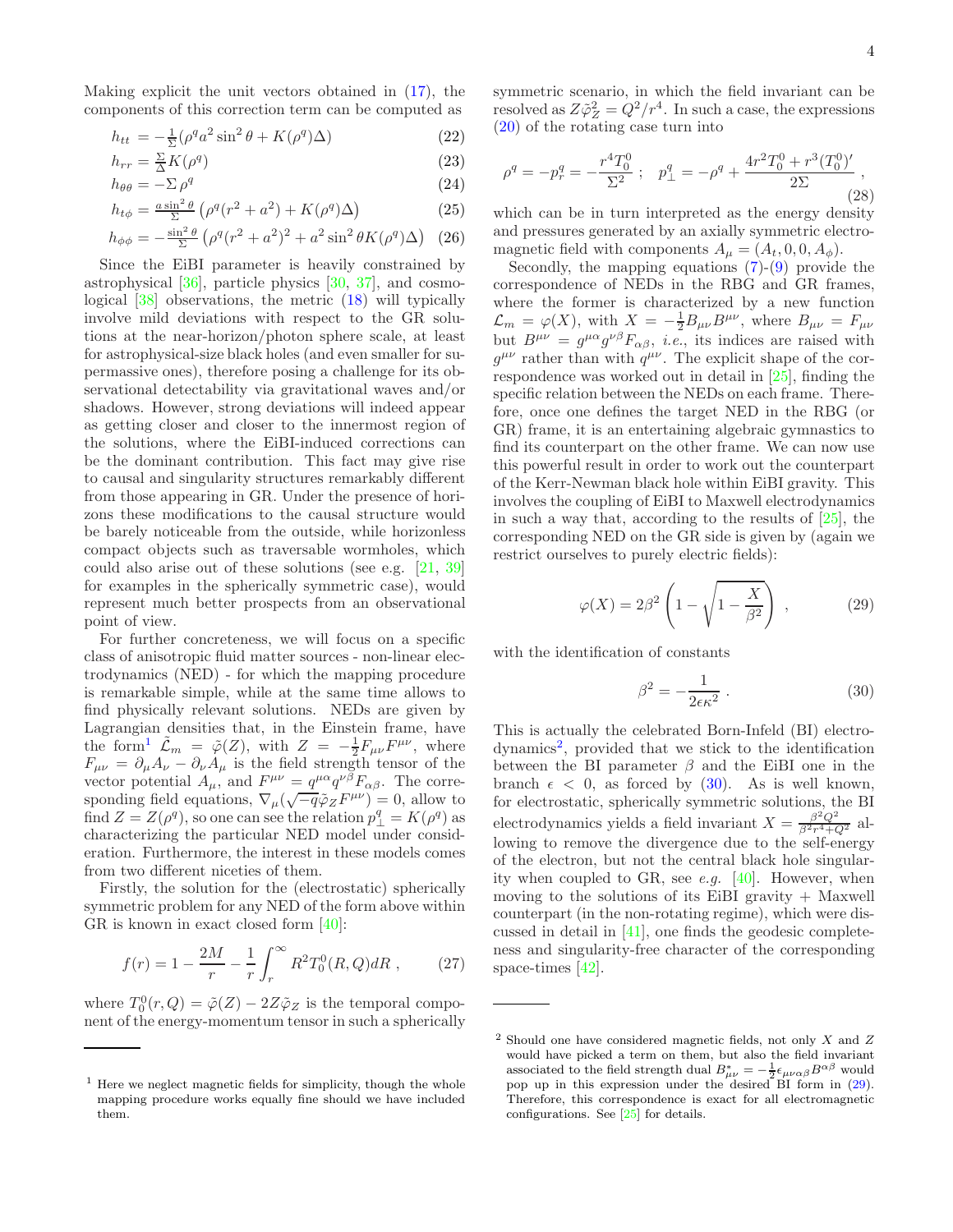In order to build now the rotating version of the EiBI + Maxwell system using the formalism developed above we first need to compute the following quantity, which appears in the GR frame via Eq.[\(27\)](#page-3-4):

<span id="page-4-0"></span>
$$
T_0^0 = \frac{2\beta}{r^2} \left( \beta r^2 - \sqrt{\beta^2 r^4 + Q^2} \right) , \qquad (31)
$$

which reduces to the result of Maxwell electrodynamics on such a frame in the limit  $\beta \to \infty$ , *i.e.*,  $T_0^0 \sim Q^2/r^4 +$  $\mathcal{O}(r^{-8})$ . However, the above limit cannot be directly taken since, via the identification [\(30\)](#page-3-2), this would imply taking  $\epsilon \to 0$  and EiBI gravity would boil down to GR, thus simply recovering the usual Kerr-Newman solution. Incidentally one can note that should one try to map the  $GR + Maxwell$  system *(i.e.* the usual Kerr-Newman solution), the mapping would provide the counterpart on the EiBI side as given again by BI electrodynamics, but now the identification of EiBI/BI constants above holds true only in the  $\epsilon > 0$  branch. The rotating solutions of such a theory via the mapping were found and discussed in detail in Ref. [\[43\]](#page-6-29). Multicenter solutions were also constructed in that way in [\[22\]](#page-6-30).

In the present  $EiBI + Maxwell$  system under consideration, one just needs to insert the expression [\(31\)](#page-4-0) into those of the energy density and pressures of the rotating case, Eq. $(28)$ , to get

<span id="page-4-1"></span>
$$
\rho^q = \frac{2\beta r^2}{\Sigma^2} \left( \sqrt{\beta^2 r^4 + Q^2} - \beta r^2 \right) \tag{32}
$$

$$
K = -\rho^q + \frac{2\beta}{\Sigma} \left( 2\beta r^2 - \frac{2\beta^2 r^4 + Q^2}{\sqrt{\beta^2 r^4 + Q^2}} \right) , \quad (33)
$$

which, as expected, reduce to their non-rotating EiBI-Maxwell counterparts in the limit  $a \to 0$  (where  $\Sigma \to r^2$ ).

We now have everything needed in order to generate the counterpart of the Kerr-Newman solution in the EiBI+Maxwell system via Eq. $(18)$ . The background metric  $q_{\mu\nu}$  is given by the line element [\(13\)](#page-2-2), where the spherically symmetric function  $f(r)$  feeding it via  $(15)$  is defined by Eq. $(27)$ , after inserting there the expression  $(31)$ for the Born-Infeld electrostatic field. The corresponding expression admits an analytic integration to yield the result

$$
f(r) = 1 - \frac{2M}{r}
$$
(34)  
 
$$
+ \frac{2\beta^2}{3} \left[ r^2 - \sqrt{r^4 + \frac{Q^2}{\beta^2} + \frac{2Q^2}{\beta^2 r^2} \, _2F_1 \left[ \frac{1}{4}, \frac{1}{2}, \frac{5}{4}, \frac{-Q^2}{\beta^2 r^4} \right] \right]
$$

where  ${}_2F_1[a, b, c; z]$  is a hypergeometric function. This unambiguously defines the shape of the seed (GR-based) rotating solution, parameterized by mass  $M$ , charge  $Q$ , spin a, and Born-Infeld constant  $\beta$ . As for the (EiBIdriven) correcting term  $h_{\mu\nu}$ , its components are given in Eqs.  $(22)-(26)$  $(22)-(26)$  $(22)-(26)$ , after inserting the expressions  $(32)$  and [\(33\)](#page-4-1) for the energy density and pressure of the rotating fluid, respectively. This completes our construction of the

axially symmetric metric of the  $EiBI + Maxwell$  system, i.e., the counterpart of the Kerr-Newman metric.

Note that in this Kerr-Newman-like metric the BIdependencies in  $\beta^2$  are replaced by EiBI dependencies in  $\epsilon$  via the identification [\(30\)](#page-3-2), which therefore becomes the only parameter encoding the deviations of this rotating metric with respect to the Kerr-Newman solution of GR.

It should also be noted that far from the sources,  $r \rightarrow$  $\infty$ , where the energy density and pressure approximate their vacuum values,  $\rho^q \approx p_\perp^q \approx 0$ , one has  $g_{\mu\nu} \approx q_{\mu\nu}$ , and the EiBI Kerr-Newman line element boils down to

$$
ds_g^2 = -\left(1 - \frac{2M}{r} + \mathcal{O}(r^{-2})\right) dt^2
$$
  
+ 
$$
\left(1 + \mathcal{O}(r^{-1})\right) (dr^2 + r^2 d\Omega^2)
$$
  
+ 
$$
\left(\frac{4aM\sin^2\theta}{r} + \mathcal{O}(r^{-2})\right) dt d\phi,
$$
 (35)

in agreement with the expectations of the weak-field limit of the Kerr-Newman solution of GR. The EiBI corrections appear at order  $\mathcal{O}(r^{-6})$  and therefore they are strongly suppressed in this limit. As a consequence, this EiBI Kerr-Newman metric naturally passes the same weak-field limit tests as the GR Kerr-Newman does, such as the consistence with star's orbital motions around them. However, in the strong-field regime the EiBI corrections in the parameter  $\epsilon$ , fueled by the growth of the energy density and pressure appearing in the  $h_{\mu\nu}$  term of Eq.[\(18\)](#page-2-6), become non-negligible, to the point that in the innermost region of the solution it may constitute the dominant contribution.

Due to the fact that, in particular, the  $g_{tt}$  and  $g_{rr}$ components in the EiBI Kerr-Newman solution get corrections in the energy density and pressure (suppressed by the EiBI length-squared scale), modifications to the astrophysically relevant surfaces of their GR counterparts do occur. Indeed, it affects both the (ergo-)horizons and the three-dimensional shell of unstable null geodesics [\[44\]](#page-6-31). Since these are the main geometrical features needed for the analysis of gravitational wave radiation [\[45\]](#page-6-32) as well as shadows and light rings from accretion disks [\[46,](#page-6-33) [47](#page-6-34)] their study is of uttermost interest. On the other hand, the singularity structure in terms of geodesic completeness and behaviour of curvature scalars is also modified. For instance, the ring singularity of the GR Kerr-Newman solution, which is revealed in the zeros of the  $g_{\theta\theta} = \Sigma$  component, and amounts to  $\{r = 0, \theta = \pi/2\}$ , is modified in the present EiBI Kerr-Newman geometry to  $\Sigma(1 - \epsilon \kappa^2 \rho^q) = 0$ , where the energy-density corrections appearing via [\(32\)](#page-4-1) are again the relevant protagonist. An in-depth analysis of these features will be carried out elsewhere.

### IV. CONCLUSION

In this work we have combined several theoretical results found in the last few years in order to produce an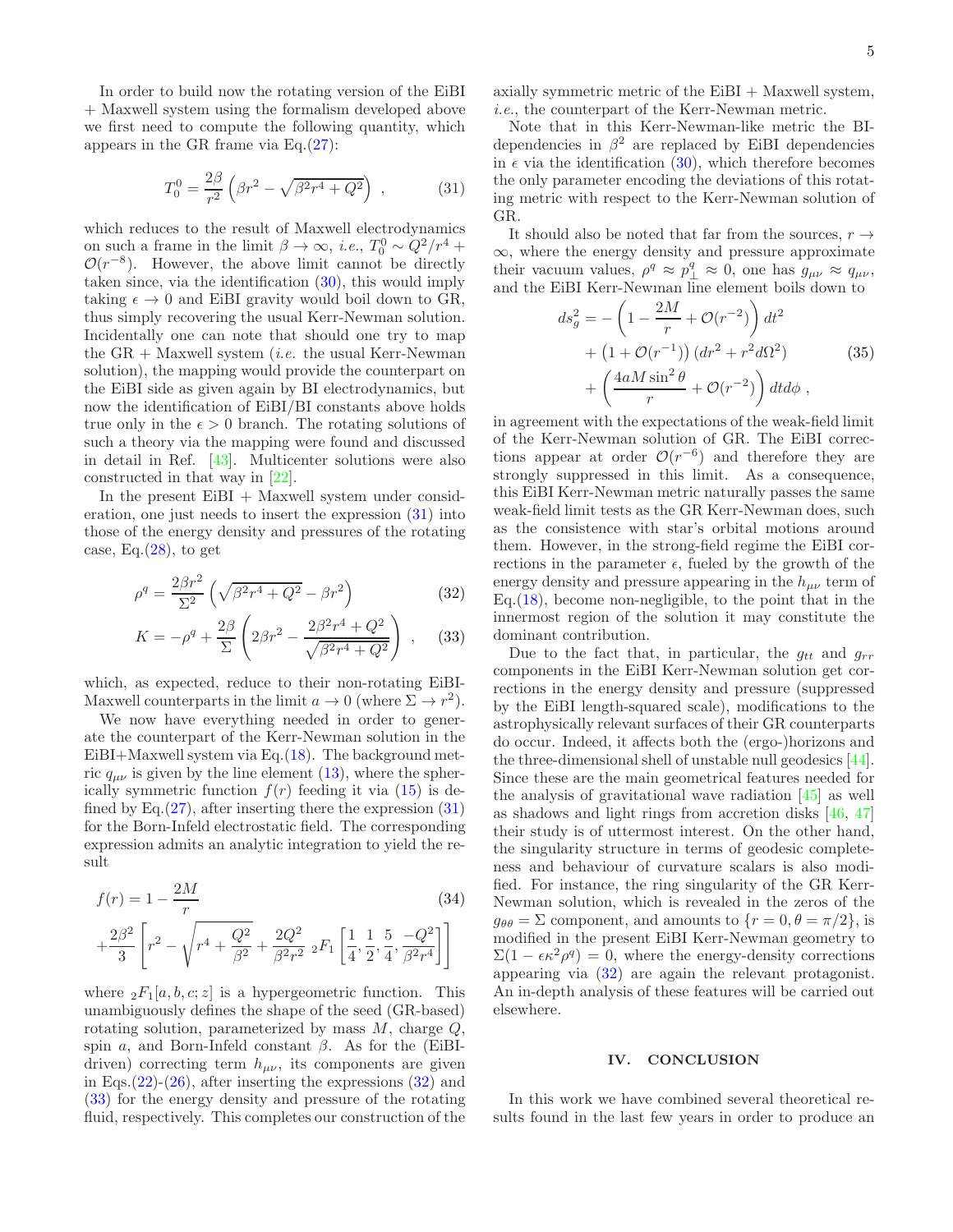infinite class of exact axisymmetric solutions of modified gravity, which are suitable frameworks for representing alternative black holes beyond the Kerr-Newman solution. Using anisotropic fluids as the matter source, this has been achieved by employing a mapping between the spaces of solutions of certain families of metric-affine gravities, dubbed as Ricci-based gravities, and GR itself. This mapping method allows to obtain a solution of the former using a seed solution of the latter via purely algebraic transformations, once the identification between the matter Lagrangian densities on each side of the mapping is made.

In order to obtain this class of axisymmetric solutions we have first considered the Newman-Janis technique which, starting from a general spherically symmetric metric, allows to find its rotating counterpart, assuming GR as the theory of gravity supporting it. At the same time, the use of the Carter's tetrad allows to find the energy density, pressure, and angular velocity of the fluid generating such an axisymmetric solution by demanding the fulfillment of Einstein equations. This general family of GR rotating solutions thus becomes the seed on which to grow the map. In the case of EiBI gravity, a particularly agreeable member of the RBG class, this allows to find its rotating counterpart in exact closed form, which can be decomposed as the original GR one plus a correction term(s) suppressed by the EiBI length-squared scale. Next we turned to (non-linear) electromagnetic fields, which can be described as anisotropic fluids where the choice of the relation  $p_{\perp}^q = K(\rho^q)$  characterizes a particular model. Using the fact that the corresponding spherically symmetric solutions (to be Newman-Janistransformed) are known in exact form for any such model, we first found the correspondence between EiBI gravity coupled to a Maxwell field and GR coupled to a Born-Infeld-type electrodynamics, and next combined both results to determine the counterpart of the Kerr-Newman solution in this framework. This identification requires the EiBI constant to be negative, which is precisely the branch of solutions that, in the spherically symmetric case, removes the singularity issue via a restoration of geodesic completeness for every null and time-like curve.

In our opinion, this modified Kerr-Newman solution of the  $EiBI + Maxwell$  system, which illustrates the capabilities of the mapping method, is the most succulent result of the present work. While it reduces in the weakfield limit to the GR Kerr-Newman one, therefore being automatically compatible with the observed orbital motions in such a regime, it encapsulates the departures

from it arising in the strong-field regime via a single additional (EiBI) parameter. For non-vanishing values of the energy density of the matter (electromagnetic) field, the modified gravitational physics yields departures from GR predictions in terms of (ergo-)horizons, critical (null) surfaces, and the innermost structure of the black hole, the latter affecting the ring-like singularity issue. These aspects are of great interest not only from a purely theoretical point of view, but also for the sake of multimessenger astronomy. This is so because EiBI-induced effects happening outside the event horizon are expected to yield modifications to the waveforms of gravitational waves out of binary mergers, and to the shape of their optical appearance and shadows when illuminated by accretion disks. Besides, should the successful removal of space-time singularities of the spherically symmetric EiBI+Maxwell system be extended to the axisymmetric case, this would imply that horizonless Kerr-Newman solutions of this kind (supplemented with a suitable gravitational collapse mechanism) would also be acceptable as compact objects alternative to GR black holes, i.e., black hole mimickers [\[48](#page-6-35)]. Combined, these results would allow to test the existence of new gravitational dynamics beyond the present weak-field limit tests [\[49\]](#page-6-36). We are currently working to extract and analyze all these features from the above solutions and we hope to report on this issue very soon.

#### ACKNOWLEDGMENTS

DRG is funded by the  $A tracción$  de Talento Investigador programme of the Comunidad de Madrid (Spain) No. 2018-T1/TIC-10431. This work is supported by the Spanish Grants FIS2017-84440-C2- 1-P, PID2019-108485GB-I00 and PID2020-116567GB-C21 funded by MCIN/AEI/10.13039/501100011033 ("ERDF A way of making Europe" and "PGC Generación de Conocimiento"), the project PROME-TEO/2020/079 (Generalitat Valenciana), the project H2020-MSCA-RISE-2017 Grant FunFiCO- 777740, the project i-COOPB20462 (CSIC), the FCT projects No. PTDC/FIS-PAR/31938/2017 and PTDC/FIS-OUT/29048/2017, and the Edital 006/2018 PRONEX (FAPESQ-PB/CNPQ, Brazil, Grant 0015/2019). VIA thanks the Theoretical Physics Department of the Complutense University of Madrid for kind hospitality while doing this work. This article is based upon work from COST Action CA18108, supported by COST (European Cooperation in Science and Technology).

- <span id="page-5-0"></span>[1] B. P. Abbott *et al.* [LIGO Scientific and Virgo], Phys. Rev. Lett. 116 (2016) 061102.
- <span id="page-5-2"></span>[3] K. Akiyama et al. [Event Horizon Telescope], Astrophys. J. Lett. 875 (2019) L1.
- <span id="page-5-1"></span>[2] B. P. Abbott *et al.* [LIGO Scientific and Virgo], Phys. Rev. Lett. 119 (2017) 161101.
- <span id="page-5-3"></span>[4] E. Berti, E. Barausse, V. Cardoso, L. Gualtieri, P. Pani, U. Sperhake, L. C. Stein, N. Wex, K. Yagi and T. Baker, et al. Class. Quant. Grav. 32 (2015) 243001.